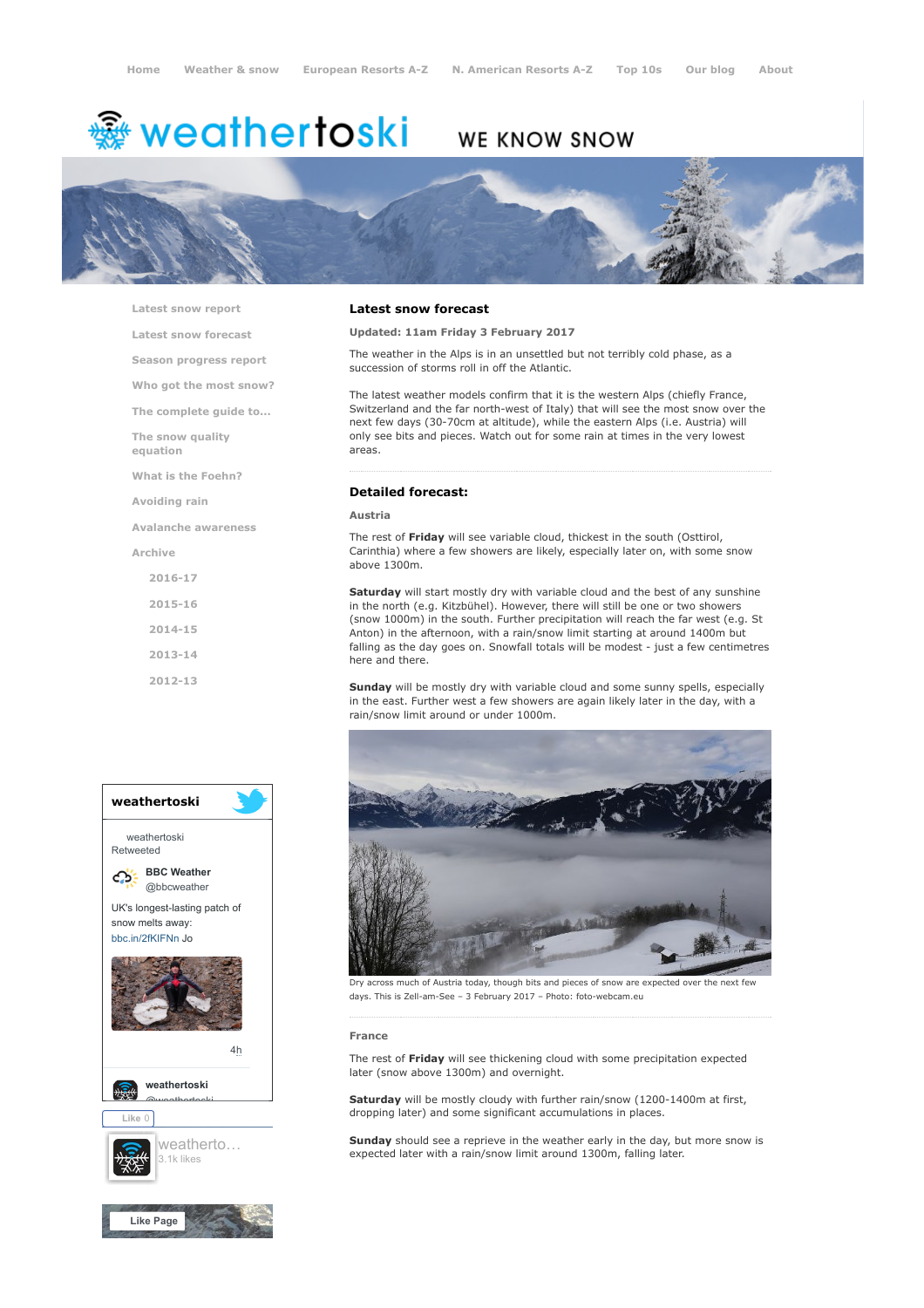Follow me on: **Lwitte** 

[Tweet](https://twitter.com/intent/tweet?original_referer=https%3A%2F%2Fwww.weathertoski.co.uk%2Fweather-snow%2Farchive%2Fsnow-forecast-03-02-2017%2F&ref_src=twsrc%5Etfw&text=Weather%20to%20ski%20-%20Snow%20forecast%20-%203%20February%202017&tw_p=tweetbutton&url=https%3A%2F%2Fwww.weathertoski.co.uk%2Fweather-snow%2Farchive%2Fsnow-forecast-03-02-2017%2F)

Tweet this page





# Contact us...

Got a burning question about weather or snow conditions in the Alps? [Contact us](https://www.weathertoski.co.uk/about-1/contact-us/) and we'll do our best to answer it...

# E: [info@weathertoski.co.uk](mailto:fraser@weathertoski.co.uk)

T: +44 (0)20 3151 3154



Bright skies in Les Saisies, but further snow is expected later today – 3 February 2017 – Photo: lessaisies.com

## Italy

The rest of Friday will see variable cloud, with occasional snow (1300m) in the central and eastern Italian Alps (e.g. Livigno, Dolomites). The western Italian Alps will be drier and brighter for a time, though cloudier weather is likely later, with the risk of one or two flurries.

Saturday and Sunday will see variable cloud and a few scattered flurries, with heavier snow likely in the far north-west (e.g. Courmayeur) later on both days. The rain/snow limit will be between 1000m and 1400m, though it will be lower in the far north-west later on. The best of any brightness will be in the eastern Italian Alps.



Fresh snow this morning in Sestriere, with a little more expected over the weekend – 3 February 2017 – Photo: vialattea.it

#### Switzerland

Except for some early snow in the far south-west, most of Friday will see variable cloud and some sunny spells. However, showers (snow 1200m) will reach the west again later in the afternoon, spreading further east overnight.

Saturday will be mostly cloudy with outbreaks of rain or snow (1000-1400m), heaviest in the western Swiss Alps.

Sunday will also remain mostly cloudy, with further showers or longer outbreaks of rain/snow (1000-1200m, dropping later), especially later in the day and heaviest in the west.